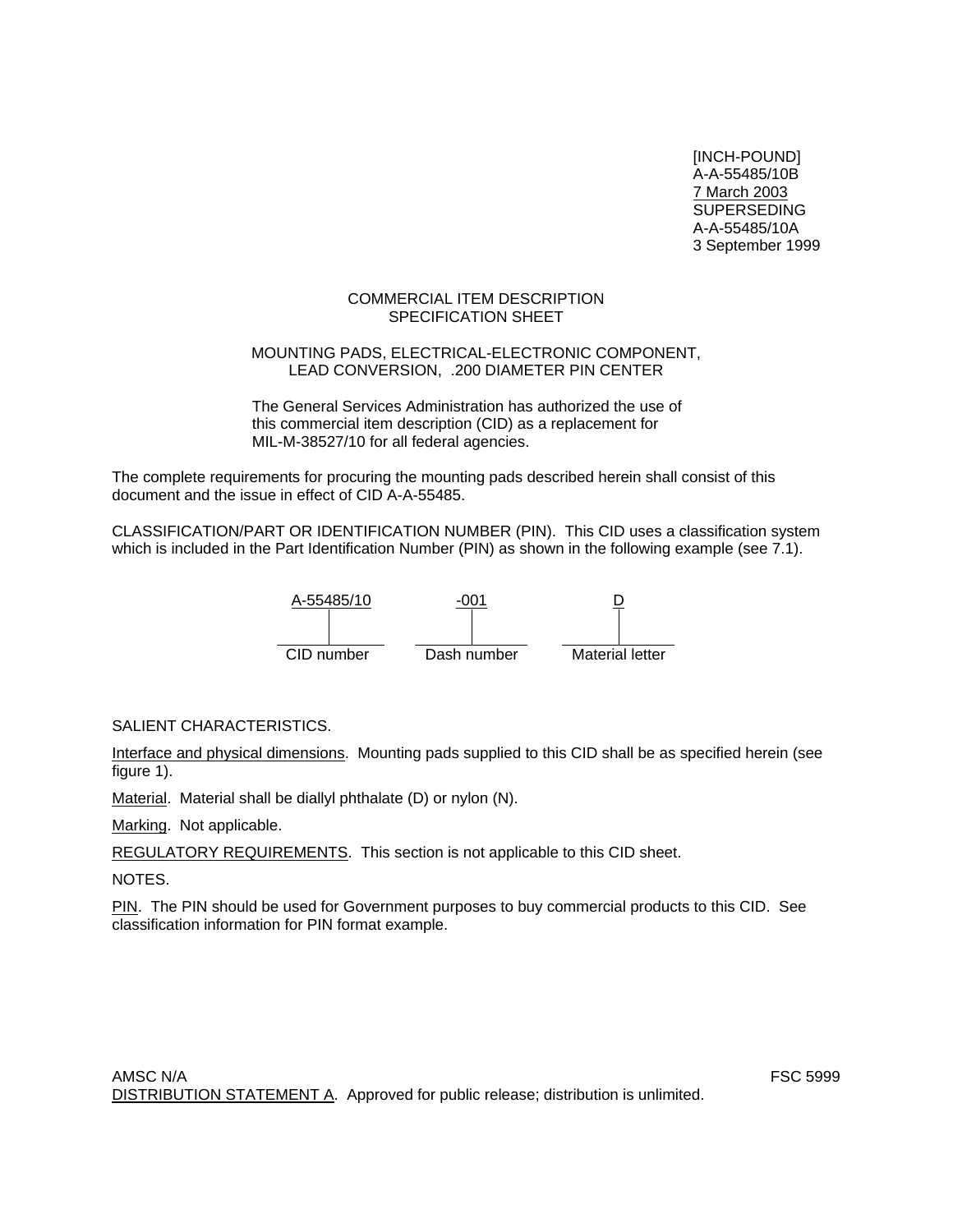



FIGURE 1. Configurations and dimensions.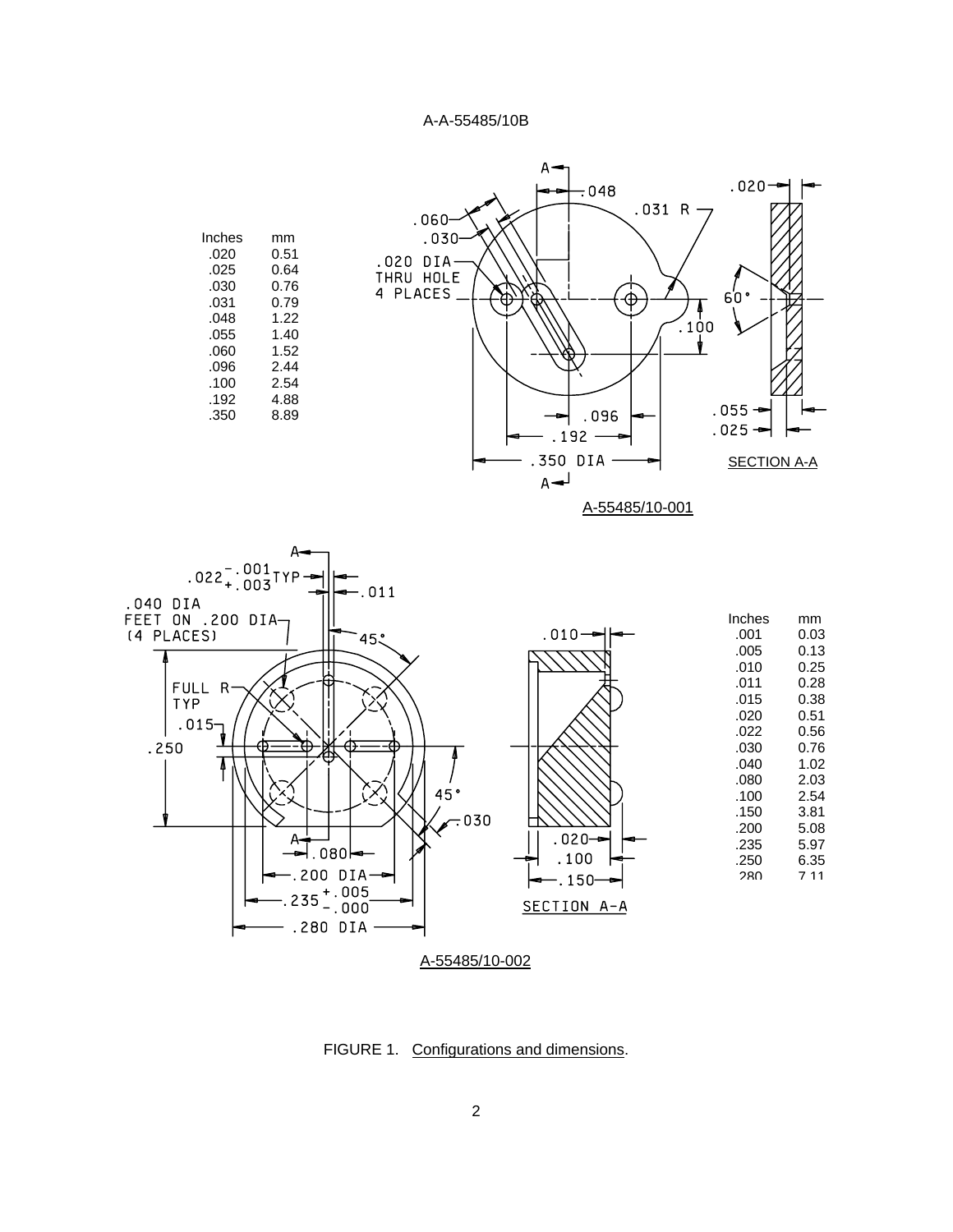

FIGURE 1. Configurations and dimensions - Continued.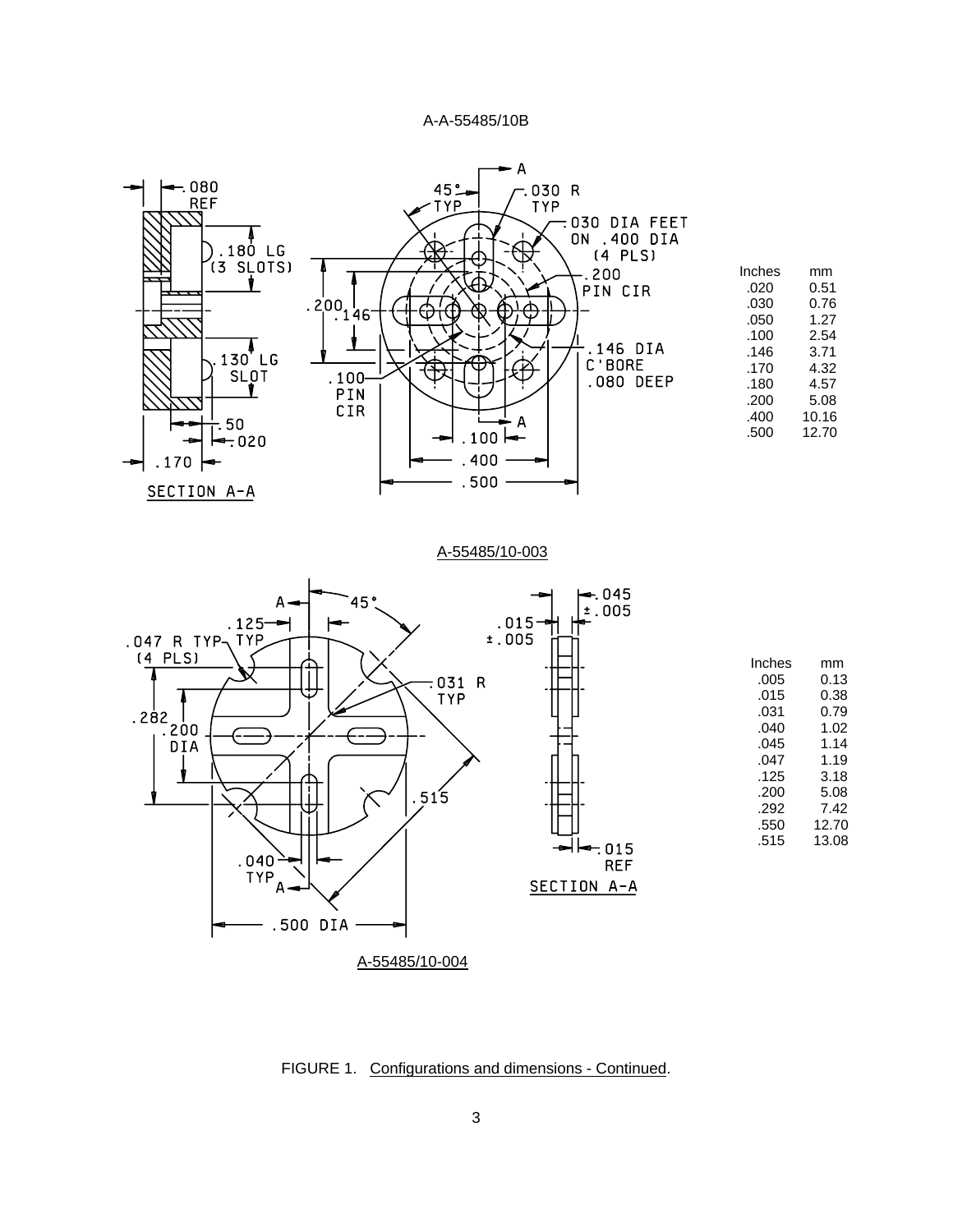

#### NOTES:

- 1. Dimensions are in inches.
- 2. Metric equivalents are given for general information only.
- 3. Tolerance on height of pad shall be  $\pm$  .015 (0.38 mm).
- 4. Unless otherwise specified, tolerances are  $\pm$  .010 (0.25 mm) for decimals and  $\pm$  1° on angles. A .010 (0.25 mm) radius is permissible on corners and edges. A 1° draft is permitted on sides.

FIGURE 1. Configurations and dimensions - Continued.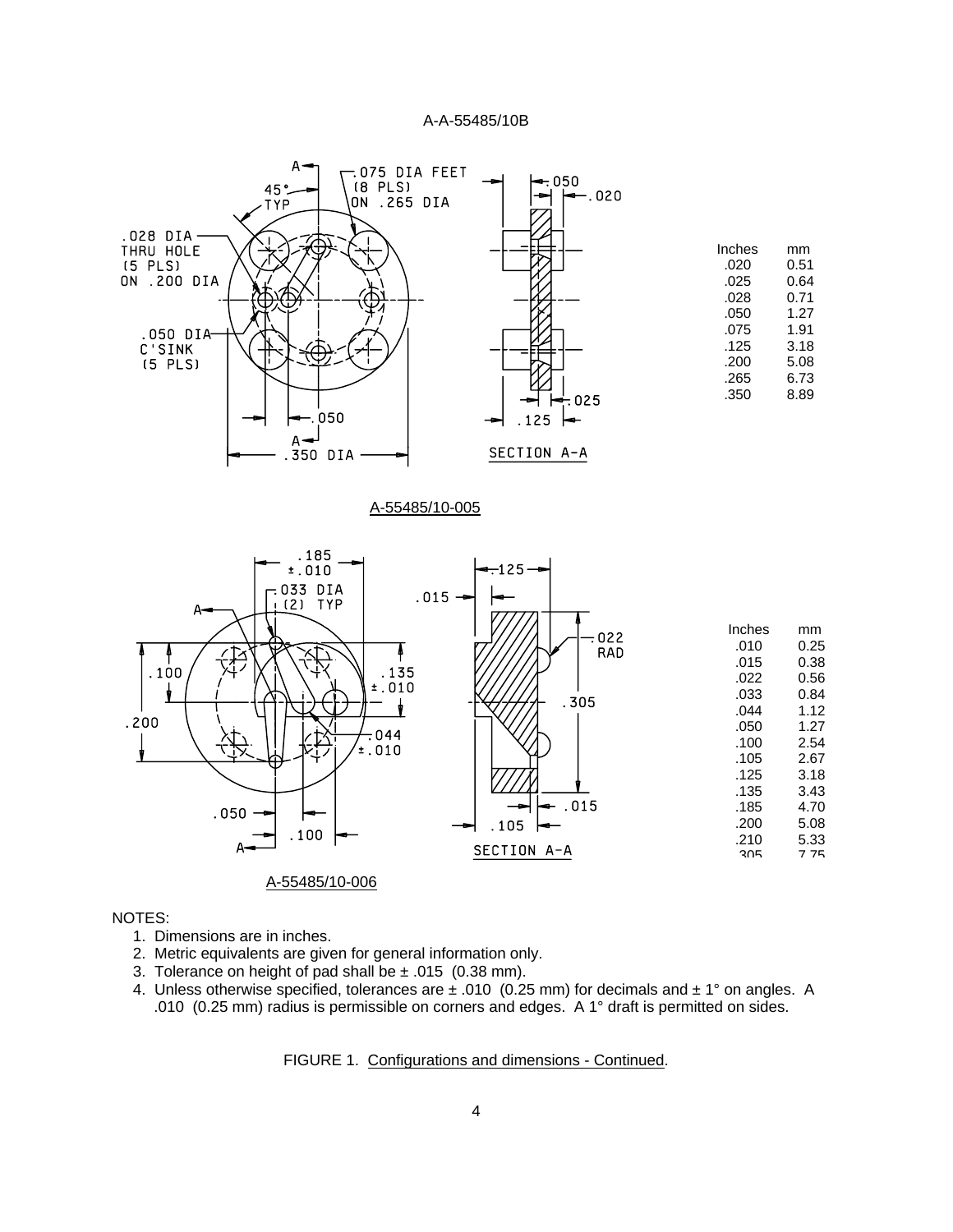#### NOTES.

Commercial products. As part of the market analysis and research effort, this CID was coordinated with the following manufacturers of commercial products. At the time of CID preparation and coordination, these manufacturers were known to have commercial products that would meet the requirements of this CID. (NOTE: This information should not be considered as a list of approved manufacturers or be used to restrict procurement to only the manufacturers shown.)

| <u>MFR's CAGE</u> | MFR's name and address                                                                                                                       | <b>MFR's CAGE</b> | MFR's name and address                                                                                                              |
|-------------------|----------------------------------------------------------------------------------------------------------------------------------------------|-------------------|-------------------------------------------------------------------------------------------------------------------------------------|
| 0ZK84             | Micro-Dimensional Products, Inc.<br>548 North Trooper Road<br>Norristown, PA 19403-4536<br>(610) 630-4658<br>http://www.microdimensional.com | 32559             | Bivar, Inc.<br>4 Thomas<br>Irvine, CA 92718-2512<br>(949) 951-8808<br>http://www.bivar.com                                          |
| 21071             | Globe Plastics, Inc.<br>13477 Twelfth Street<br>Chino, CA 91710-5206<br>(909) 464-1520<br>http://www.globecomposites.com                     | 53174             | <b>APX Plastics Company</b><br>3407 Dalworth Street<br>Arlington, TX 76011-6815<br>(817) 275-3883<br>http://www.apxplastics.com     |
| 24227             | Teknational Industries, Inc.<br>391 Gregory Street<br>Rochester, NY 14620<br>(585) 473-6310<br>http://www.teknational.com                    | 54355             | Accessories For Electronics, Inc.<br>195-Q Central Avenue<br>E. Farmingdale, NY 11735<br>(631) 847-0158<br>http://www.afeaccess.com |
|                   |                                                                                                                                              |                   |                                                                                                                                     |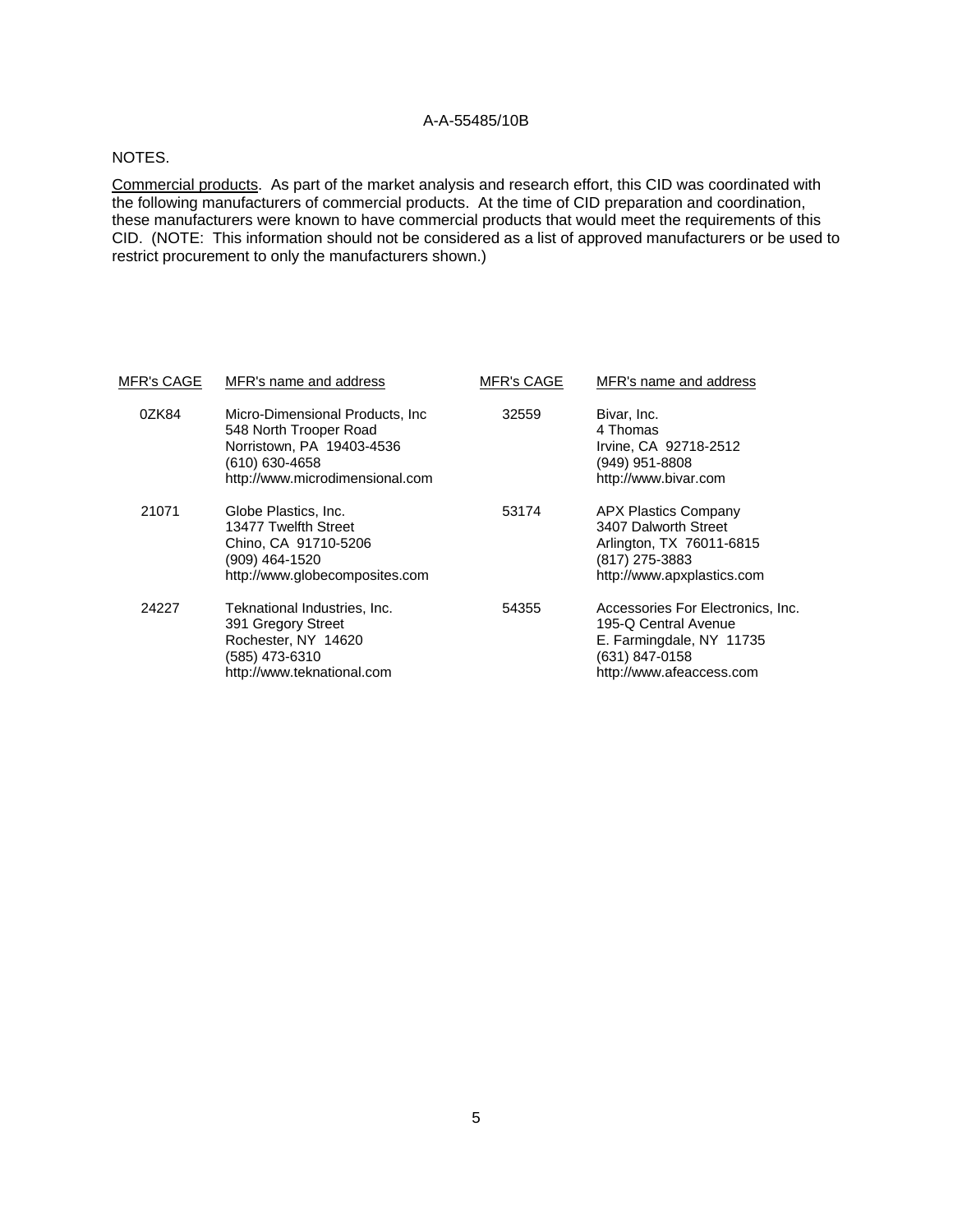Part number (P/N) supersession data. These CID part numbers supersede the following manufacturer's P/N's (table l) and MIL-M-38527/10 P/N's (table ll) as shown. This information is being provided to assist in reducing proliferation in the government inventory system.

| Dash number<br>(see figure 1) | Manufacturers part number 1/ |       |       |         |          |          |  |
|-------------------------------|------------------------------|-------|-------|---------|----------|----------|--|
| A-55485/10 -                  | CAGE                         | CAGE  | CAGE  | CAGE    | CAGE     | CAGE     |  |
|                               | 0ZK84                        | 21071 | 24227 | 32559   | 53174    | 54355    |  |
| 001N                          | 10126N                       | 10296 |       |         |          | 965-685N |  |
| 001D                          | 10126D                       | 10296 |       |         | AP-226/D | 965-685D |  |
| 002N                          | 10171N                       | 10304 |       |         | AP-234/N | 965-623N |  |
| 002D                          | 10171D                       | 10304 |       |         | AP-234/D | 965-623D |  |
| 003N                          | 10025N                       |       |       |         |          |          |  |
| 003D                          | 10025D                       |       |       |         |          |          |  |
| 004N                          | 10061N                       | 10366 |       |         | AP-174/N | 965-534N |  |
| 004D                          | 10061D                       | 10366 |       |         | AP-174/D | 965-534D |  |
| 005N                          | 10032N                       | 10298 |       |         | AP-146/N | 965-538N |  |
| 005D                          | 10032D                       | 10298 | 2014  |         | AP-146/D | 965-538D |  |
| 006N                          |                              | 10142 |       | 207-125 | AP-023/N | 965-544N |  |
| 006D                          |                              | 10142 |       |         | AP-023/D | 965-544D |  |

TABLE I. P/N supersession data.

1/ The manufacturers part number shall not be used for procurement to the requirements of this CID. At the time of preparation of this CID, the aforementioned commercial products were reviewed and could be replaced by the CID PIN shown.

| MIL-M-38527/10B supersession data                              |                                     |  |  |  |
|----------------------------------------------------------------|-------------------------------------|--|--|--|
| Superseded (old) PIN<br>in accordance with<br>MIL-M-38527/10B: | Superseding (new)<br><b>CID PIN</b> |  |  |  |
| M38527/10 -                                                    | A-55485/10 -                        |  |  |  |
| 001                                                            | 001                                 |  |  |  |
| 002                                                            | 002                                 |  |  |  |
| 003                                                            | 003                                 |  |  |  |
| 004                                                            | 004                                 |  |  |  |
| 005                                                            | 005                                 |  |  |  |
| 006                                                            | 006                                 |  |  |  |
| 007                                                            | 007                                 |  |  |  |

TABLE ll. MIL-M-38527/10 P/N supersession data.

1/ Complete PIN shall include a suffix letter to denote material.